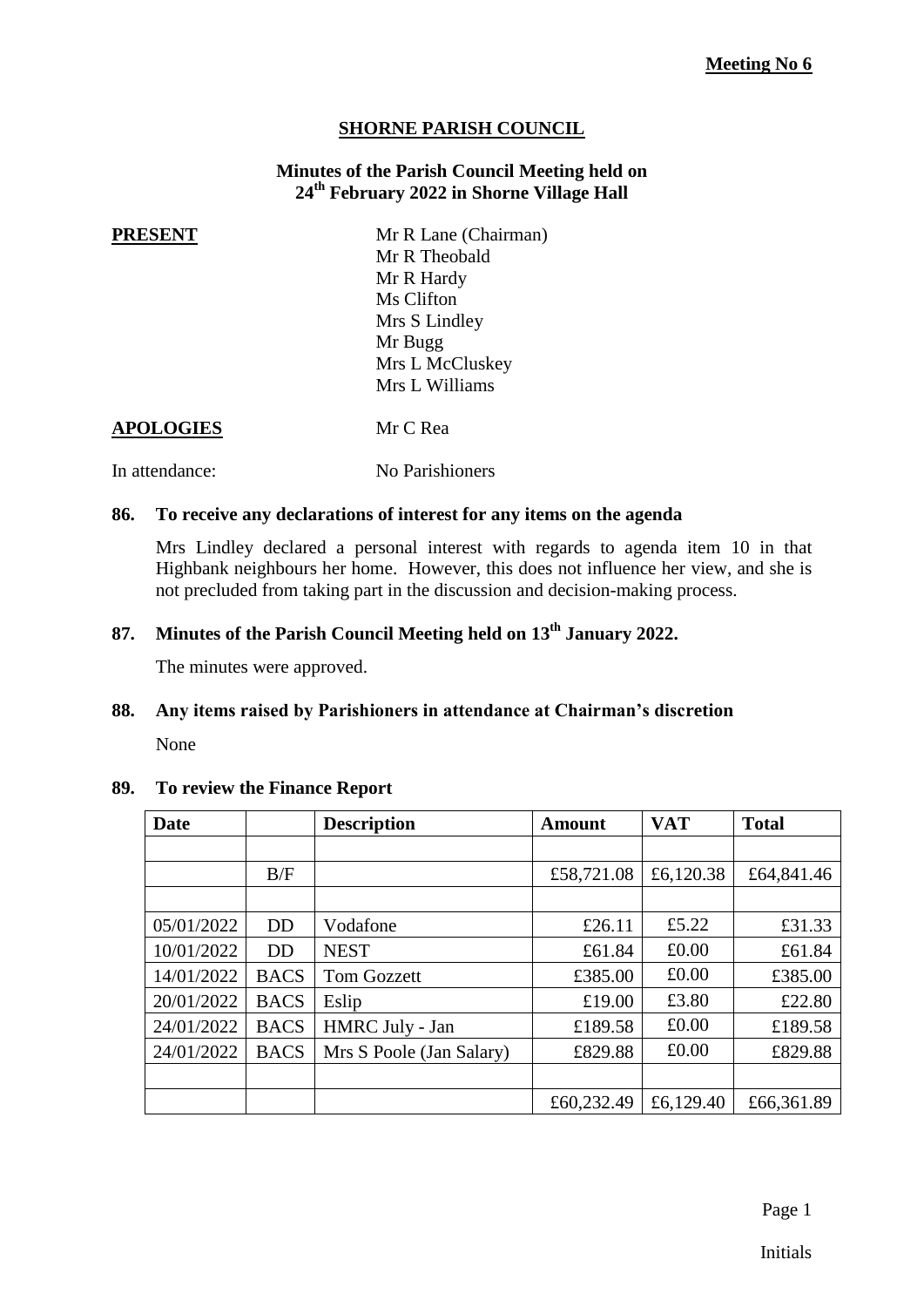| Date       |                | <b>Description</b>       | <b>Amount</b> | <b>VAT</b> | <b>Total</b> |
|------------|----------------|--------------------------|---------------|------------|--------------|
|            | B/F            |                          | £60,232.49    | £6,129.40  | £66,361.89   |
|            |                |                          |               |            |              |
| 02/02/2022 | <b>DD</b>      | Vodafone                 | £29.15        | £5.83      | £34.98       |
| 08/02/2022 | D <sub>D</sub> | <b>NEST</b>              | £61.48        | £0.00      | £61.48       |
| 22/02/2021 | <b>DD</b>      | Eslip                    | £19.00        | £3.80      | £22.80       |
| 24/02/2022 | <b>BACS</b>    | Mrs S Poole (Feb Salary) | £829.88       | £0.00      | £829.88      |
| 24/02/2022 | <b>BACS</b>    | <b>KCC</b>               | £270.00       | £54.00     | £324.00      |
|            |                |                          |               |            |              |
|            |                |                          | £61,442.00    | £6,193.03  | £67,635.03   |

Ms Clifton proposed that we make a £100 donation towards the Pop Up Café, since this is well supported by parishioners. This was agreed by all Members.

### **90. Interim report from the Planning & Highways Committee**

Mrs Lindley reported that the minutes of the  $27<sup>th</sup>$  January meeting had been circulated and the next meeting is the  $10<sup>th</sup>$  March. There have been 11 planning applications representations submitted since the last meeting.

Mrs Lindley reported that the Lower Thames Crossing has updated their proposals for public rights of way, and is carrying out a drop-in event at the Civic Centre between 16.00 and 20.00 on 3<sup>rd</sup> March. Eva Simunovic has been in contact to arrange an online meeting to discuss plans to obtain further land for environmental mitigation, and we are awaiting a date. There has been some change in legislation where they will need to take account of nitrogen and nitrous oxide, which means they will need more land to compensate. However the environmental mitigation does not need to be local to the area affected, so the pollution may be created locally but the compensation may be provided elsewhere. The Lower Thames Crossing will be holding a mini consultation regarding changes to the parks. This was due to be at the end of March but this has been delayed due to objections on the Essex side.

Mr Lane reported that he has had a communication from a resident in Thong Lane, who has advised that Lower Thames Crossing has installed pollution monitoring outside his property opposite the entrance to Southern Valley Golf Course. Ms Lindley said that Eva from LTC had let us know about this air quality and noise monitoring for background levels, the installations are much smaller than those previously used and provide continuous monitoring, she will circulate the information.

**Highways**: Mrs Lindley reported that Woodlands Lane and Tanyard Hill near Chestnut Green, including the curved side which had particularly deteriorated, have been partly re-surfaced. Unfortunately there was a parked car in Tanyard Hill and they were unable to re-surface this section. Mrs Lindley will advise KCC Highways when the car is moved so that they can re-surface the missed section.

A further bollard has been knocked down outside the Country Park. Mrs Lindley has reported this. The two previously reported have still not been replaced.

Mrs Lindley reported that Gravesham Borough Council has requested a meeting on 3<sup>rd</sup> March to discuss the potential housing build sites that have been promoted through the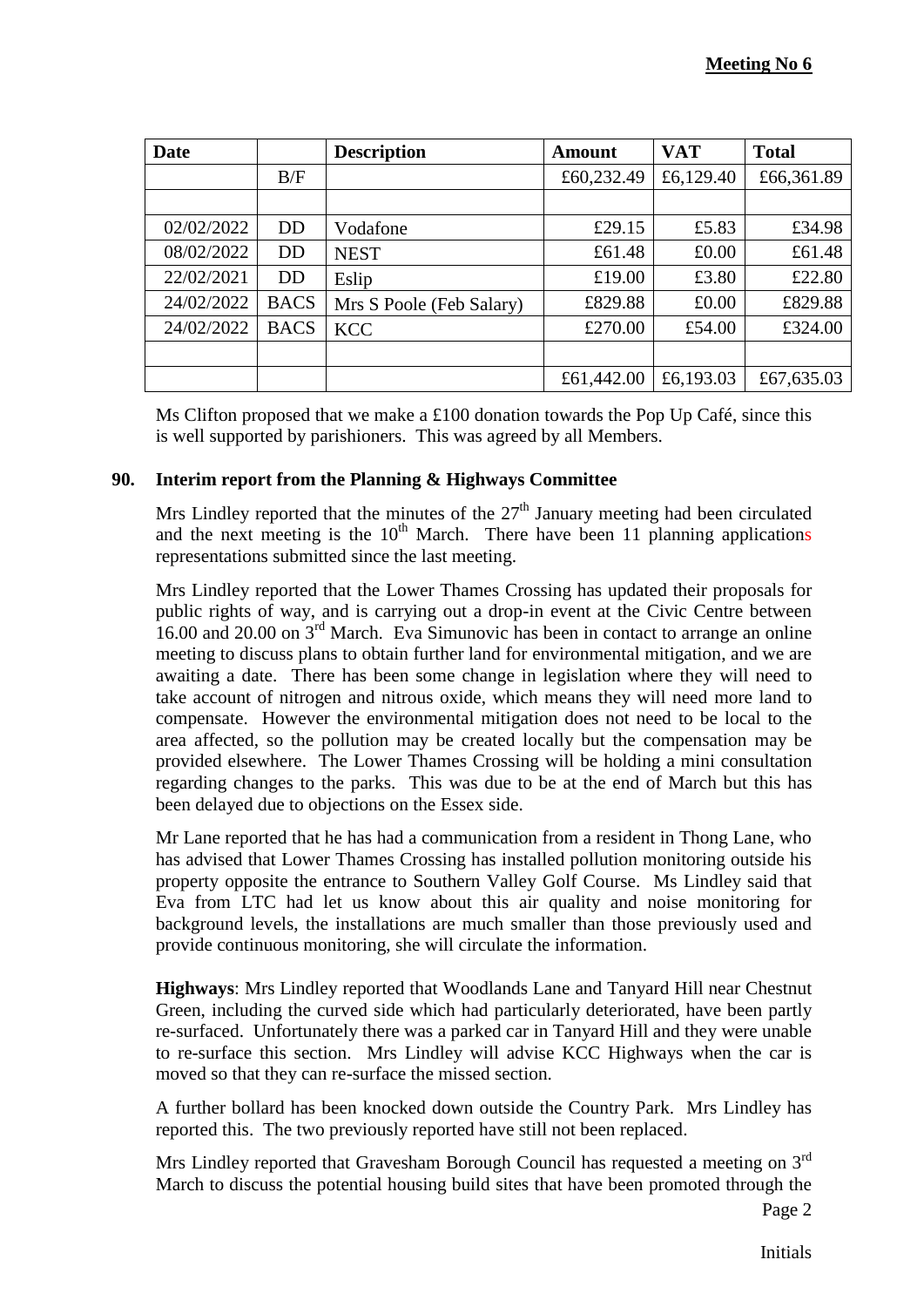Local Plan process. Mrs Lindley has asked for the documents to be circulated before the meeting, but has not received them. The attendance is limited to two Councillors at present, and will be attended by Mrs Lindley and Mr Lane.

#### **91. Interim report from the Footpaths, Properties & Greens Committee**

Ms Clifton reported that she has reported the obstructed sight lines at the entrance to Court Lodge to Kent County Council.

With regards to the encroachment towards footpath NS156, Ms Clifton has checked with KCC's PROW Officer John Pelham who considers that the footpath has not been affected. A discussion took place and it appears that the boundary to Pritam House has been extended by about 4 feet towards the east, and it may be encroaching on to land belonging to another party. Mrs Poole was asked to write to the land owners through their Agent to make them aware of the situation, and suggesting that they may wish to check the boundary.

Ms Clifton has reported the faulty door on the phone box at Post Office Green to BT, and has received confirmation that an engineer will attend to this. It was noted that residents made use of the public telephone during the recent power outage.

Ms Clifton has spoken to Colin Lawrence regarding the verge opposite the entrance to Swillers Lane where bulbs have recently been planted, as it is likely that KCC will not cut the verge until the flowers have died. The cost to include this verge in the supplementary cuts carried out by Mr Lawrence will be an extra  $\text{\pounds}20.00$  per cut. This was approved. Mr Lawrence has given Ms Clifton a list of all the dates for the supplementary cuts subject to weather.

Ms Clifton has contacted Trim Trail Ltd, who could possibly supply the equipment for the Adventure Trail at Shorne Common, which could include tunnels, bars and wooden steps etc. Equipment with a fall height of 60cm or less does not need safety surfacing.

Gravesham Borough Council issued consent for the tree work at Shorne Common parking area on 8<sup>th</sup> February. Mr Lane will find out from Balfour Beatty when they intend to carry out the work. (**Post Meeting Note**: Mr Lane has received information and they are due to start work on  $7<sup>th</sup>$  March and should be finished by the  $10<sup>th</sup>$  March.)

Ms Clifton has reported to John Pelham that the concrete block adjacent to footpath NS163 at Crown Lane has been moved. Mr Shove has been made aware of this.

Ms Clifton reported that Hillary Shove, who was involved with the Council for a number of years and also donated the land for the footpath in Forge Lane, has died. Her funeral will be next week. Mr Theobald will attend and also write an obituary. **Post Meeting Note:** It has been confirmed that the correct date of the funeral is  $10<sup>th</sup>$ March.

#### **a. Bus Shelters:**

Mr Lane requested delegated authority to arrange for repairs to Tanyard Hill bus shelter, which was damaged during Storm Eunice. This was agreed.

Mr Bugg thanked Mr Theobald for the drawings he has done for the Gravesend Road bus shelters, however he considers that we need to obtain verification of the loadbearing requirements from a structural engineer for professional indemnity purposes. Mr Theobald said that this should not be a problem as he had allowed a factor of 3 in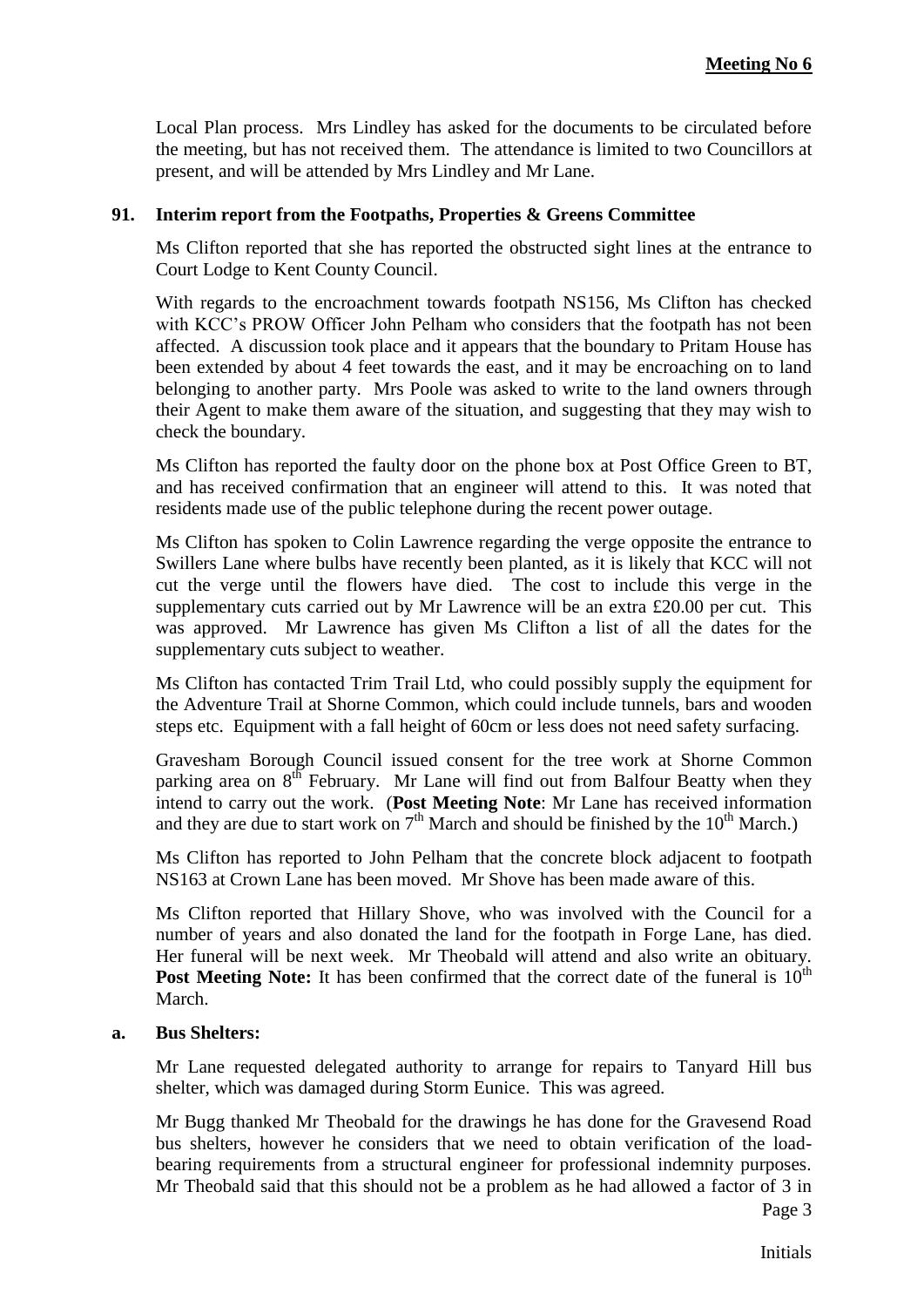his calculation. Mr Bugg will contact a structural engineer for verification and seek quotations so that we can consider approval at the next Full Council on  $14<sup>th</sup>$  April 2022.

#### **92. Report from Borough Councillor R Lane**

Cllr Lane reported that the Council Tax for 2022/23 was set at the Council Meeting on 22<sup>nd</sup> February. In terms of Parish Precepts, Shorne has the lowest property charge of all the parishes in Gravesham, by a considerable margin.

#### **93. To receive any report from County Councillor B Sweetland**

Nothing received.

#### **94. Queens Jubilee Dinner and Dance**

Mr Lane reported that the Dinner & Dance proposed for Friday  $3<sup>rd</sup>$  June would need some support in organising. If we have a sit-down event, we will need waiting staff, etc. Mr Lane has been advised by the Village Hall that the likely cost of providing the meal and entertainment could be up to £50 per head. Alternatively we could have a buffet meal which would be considerably less expensive. This is the Village Hall's preference, as they doubt they could secure waiting staff. Alternatively we would need to seek an alternative event supplier.

A discussion took place. It was felt that we probably need at least 80 people to attend, but not more than 100 to allow a dance area. We need to verify the likely cost and the likely attendance numbers in order to determine the ticket price and to ensure that the event is financially viable. Mrs Poole will talk to Mrs McCluskey and set up a Jubilee Committee to get this moving.

Mr Lane has received no reply from Mrs Martin, the owner of the preferred location for the beacon at the top of Shorne Hill. A number of possible alternative locations were discussed. It depends on the purpose of the beacon, whether it is intended to be visible from a distance, or whether it is intended for parishioners to gather around. If the top of Shorne Hill is not available, it was suggested that it should be on Shorne Common where parishioners can gather.

Mr Lane asked members to consider whether we are prepared to authorise the expenditure for the beacon, likely to be £490 plus VAT, plus the cost of two 13kg propane cylinders estimated at £45 to £50 each to hire or £80 to £85 each to purchase. Subject to agreeing the location, it was agreed to buy the beacon. Mr Bugg has offered the use of his two propane cylinders which will just need filling up. Mr Lane requested volunteers from the Council to take charge of this. Mrs McCluskey suggested a committee, and so far Mrs Poole, Mrs McCluskey & Ms Clifton have agreed to be on the Beacon Jubilee Committee. It was agreed that the committee will meet at Shorne Common on Thursday 3<sup>rd</sup> March at 09.00.

#### **95. Highbank communication**

Mr Lane reported at the previous meeting that he had requested Ron Prior to draft an agreement on the right of way, but on  $14<sup>th</sup>$  January Mr Riddick instructed Mr Prior not to proceed. Mr Riddick said that his offer is to meet the cost of having an agreement drafted by a solicitor of his choosing for subsequent review and agreement by the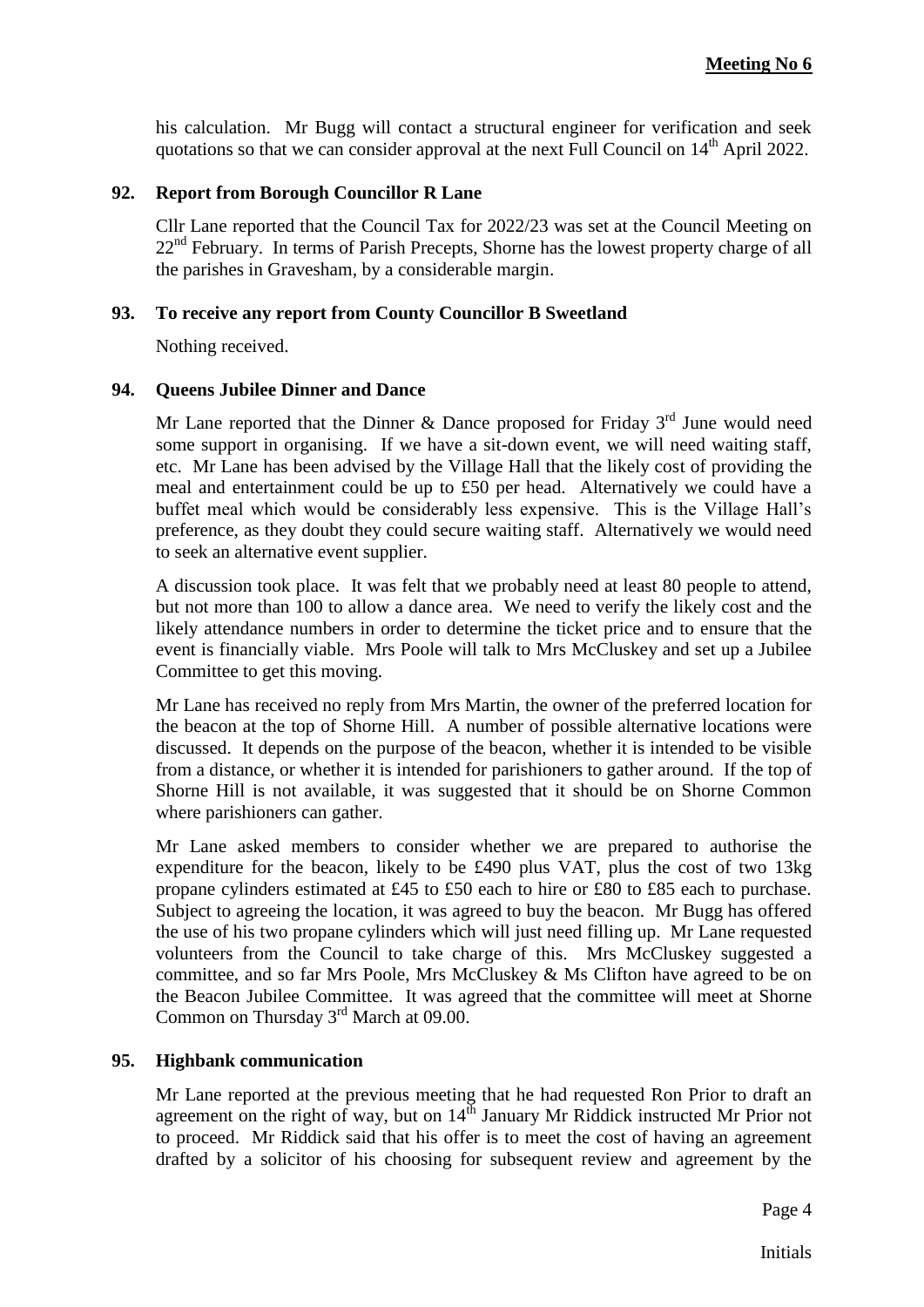Parish Council, not to meet the cost of the Parish Council instructing a solicitor to prepare an agreement.

Mr Lane circulated a note and copies of correspondence to Members on  $20<sup>th</sup>$  February. Mr Lane reminded Members that the Parish Council is the custodian of the land, and any consent given is at our sole discretion. Members were requested to decide whether to accept Mr Riddick's offer to have an agreement prepared, or to write to him agreeing to his request to modify the access, and setting out our own conditions.

It was unanimously agreed to write to Mr Riddick, declining his offer to have an agreement prepared, and to issue consent subject to the conditions determined by the Parish Council.

### **96. Update on the Risk Register**

Mrs McCluskey has reviewed the Risk Register and this was circulated to Members on  $11<sup>th</sup>$  January 2022 and again on  $19<sup>th</sup>$  February 2022 inviting comments. It was recirculated on 23rd February reflecting comments received. Members were invited to approve the Risk Register, and this was agreed. Mr Lane thanked Mrs McCluskey for her work. Mrs McCluskey asked Mrs Poole to diarise this and other documents to be reviewed throughout the year.

#### **97 Correspondence requiring action**

Nothing of note.

#### **98. General matters raised by Members for discussion**

Mr Lane reported that PCSO Ellie Middleton has left the Police, and we are waiting to be advised of her replacement. Mrs McCluskey reported that Mrs Dymond has a meeting with the Police and Crime Commissioner and will be raising this matter with him, as at the last KALC meeting there were concerns that she might not be replaced.

Mr Lane advised the Next Litter Pick in Shorne will be on Saturday 19<sup>th</sup> March.

As agreed at the Footpaths, Properties & Greens Committee on  $10^{th}$  February, Mr Theobald advised that he has drafted a letter to the Scouts regarding sub-letting the Scout Hut for Commercial use. Mrs Poole will re-circulate the letter for agreement for her to send.

Ms Clifton reported on the DEFRA consultation on the Government Response to the Landscape Review. The Green Lanes Environmental Action Movement has written to Parish Councils suggesting that this might be an opportunity to end the use of green lanes by recreational motor vehicles in Kent Downs Area of Outstanding Natural Beauty. Ms Clifton asked for comments before the next footpaths meeting, as the consultation closes on 9<sup>th</sup> April 2022.

Mrs McCluskey reported that the street name that was missing in Michael Gardens has been reported to Gravesham Council and will be replaced in the next financial year.

Date of next Parish Council meeting  $-14<sup>th</sup>$  April 2022

There being no further business, the meeting closed at 20.59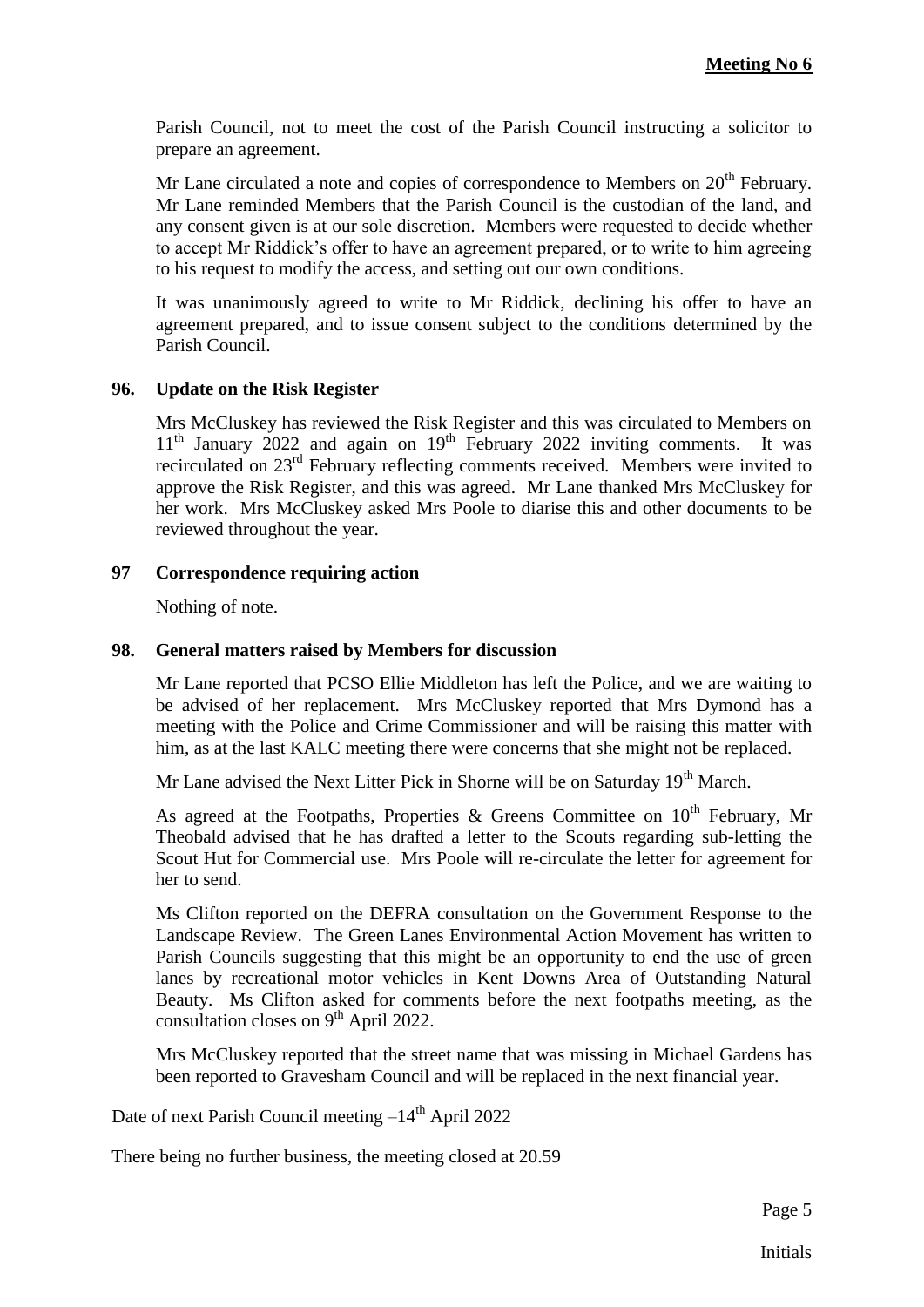Signed Mr Lane:…………………………….. Dated:………………………………..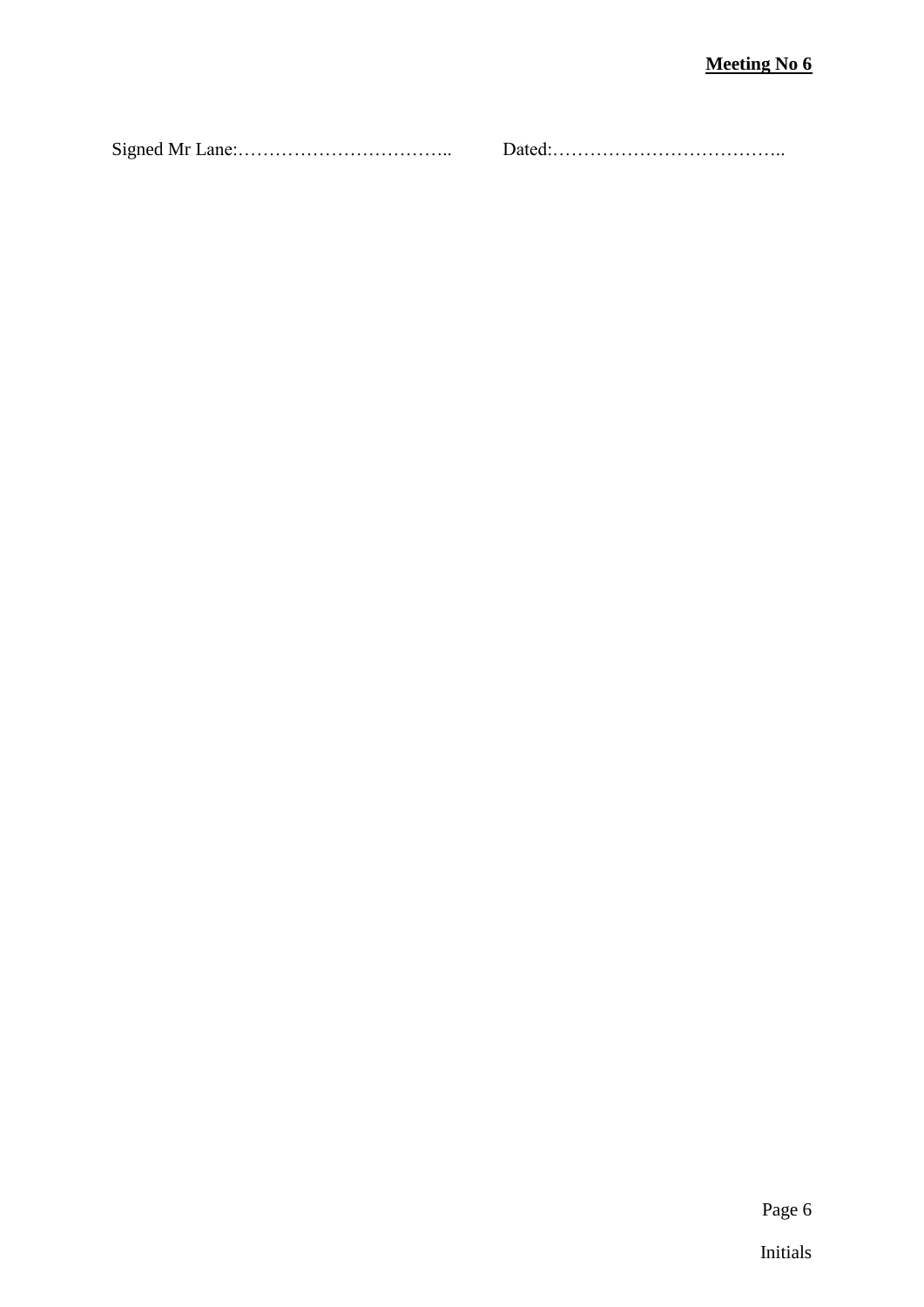Borough of Gravesham



### **Risk Register**

| <b>Risk Area</b>                            | <b>Risk Identified</b>                                                                                                                                               | Raw risk<br>(H/M/L) | <b>Controls in place</b>                                                                                                                    | <b>Residual</b><br><b>Risk</b> | <b>Action required</b>                                                                                                                                                                                                            | <b>Review date</b>               |
|---------------------------------------------|----------------------------------------------------------------------------------------------------------------------------------------------------------------------|---------------------|---------------------------------------------------------------------------------------------------------------------------------------------|--------------------------------|-----------------------------------------------------------------------------------------------------------------------------------------------------------------------------------------------------------------------------------|----------------------------------|
| Section One:                                |                                                                                                                                                                      |                     | Areas where there may be scope to use insurance to help manage risk                                                                         |                                |                                                                                                                                                                                                                                   |                                  |
| Property                                    | Loss or damage to<br>property and contents<br>owned by the council                                                                                                   | H                   | Register of assets and investments<br>$\bullet$<br>reviewed annually<br>Assets all covered<br>by insurance<br>$\bullet$<br>renewed annually | M                              | React promptly to any<br>reports of defects<br><sub>or</sub><br>damage to property<br>Ensure<br>asset register<br>reviewed annually prior to<br>audit<br>Renew<br>insurance<br>annually, including details<br>of assets included. | Annually<br>Annually<br>Annually |
| Public<br>liability                         | Damage to third party<br>property or individuals<br>by parish employees;<br>damage sustained by<br>others by or in parish<br>owned assets.                           | H                   | Insurance cover for public liability<br>£10,000,000                                                                                         | L                              | Renew insurance annually<br>with sufficient<br>public<br>liability cover                                                                                                                                                          | Annually                         |
| Exposure<br>to<br>Third<br>Party<br>actions | Consequential loss of<br>income or the need to<br>provide<br>essential<br>following<br>services<br>critical damage, loss or<br>non - performance by a<br>third party | L                   | Parish has no sources of income other<br>than precept, and no 'essential' services.                                                         | L                              | required<br>of<br>If<br>a<br>rota<br>volunteers/councillors<br>to<br>litter pick.                                                                                                                                                 | As required.                     |
| Theft                                       | Loss of cash or assets<br>theft<br>through<br><b>or</b><br>dishonesty.                                                                                               | M                   | Financial Regulations reviewed and<br>audited annually<br>Financial<br>managements<br>systems<br>audited annually                           | L                              | review<br>of<br>Annual<br><b>Financial Regulations</b><br>Annual audit of financial<br>systems                                                                                                                                    | Annually                         |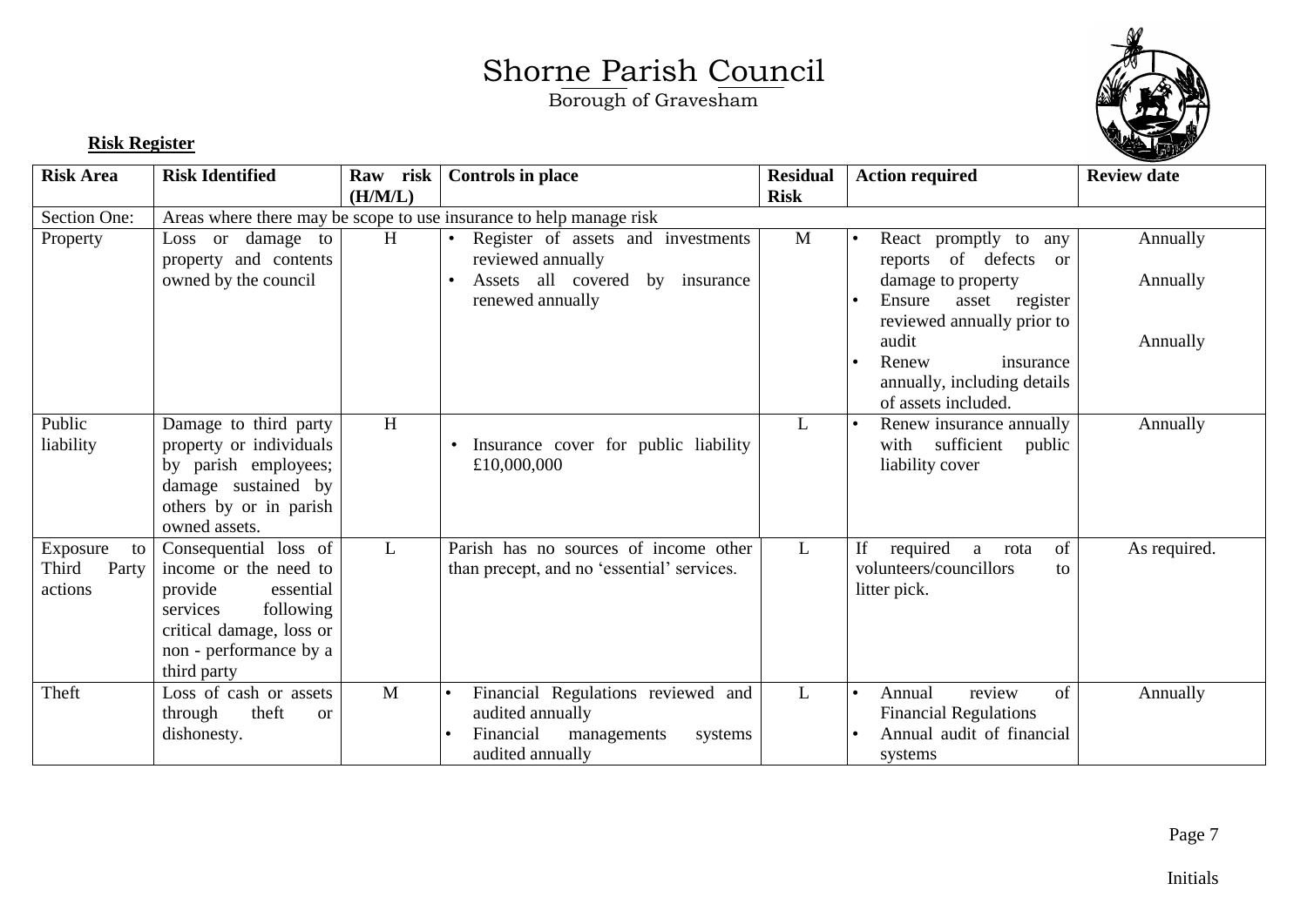

| <b>Risk Area</b> | <b>Risk Identified</b>                     | Raw risk | <b>Controls in place</b>                         | <b>Residual</b> | <b>Action required</b>                     | <b>Review date</b> |
|------------------|--------------------------------------------|----------|--------------------------------------------------|-----------------|--------------------------------------------|--------------------|
|                  |                                            | (H/M/L)  |                                                  | <b>Risk</b>     |                                            |                    |
| Section Two:     | Working with others to help to manage Risk |          |                                                  |                 |                                            |                    |
| Employment       | Errors<br>paying<br>in                     | M        | Parish<br>with payroll<br>contracts<br>$\bullet$ |                 | Review<br>provider<br>payroll              | Annually           |
| paying           | employees.                                 |          | provider                                         |                 | annually                                   |                    |
| employees        |                                            |          | regulations sets out<br>Financial                |                 | Annual audit of payroll system             | Annually           |
| correctly        |                                            |          | system for paying employees                      |                 |                                            |                    |
| Banking          | Fraud and corruption by                    | M        | Parish bank accounts managed in<br>$\bullet$     | L               | of Financial<br>Annual review<br>$\bullet$ | Annually           |
|                  | inappropriate borrowing                    |          | accordance with standing orders                  |                 | Regulations                                |                    |
|                  | or lending.                                |          | and financial regulations                        |                 | Annual review of Standing                  |                    |
|                  |                                            |          | Bank balances noted monthly at                   |                 | Orders                                     |                    |
|                  |                                            |          | council                                          |                 | Annual review of signatories               | Annually           |
|                  |                                            |          | Bank signatories and electronic                  |                 | and e-banking authorisers                  |                    |
|                  |                                            |          | banking authorisers approved by                  |                 | Annual audit                               |                    |
|                  |                                            |          | council                                          |                 |                                            |                    |
|                  |                                            |          | Annual audit                                     |                 |                                            |                    |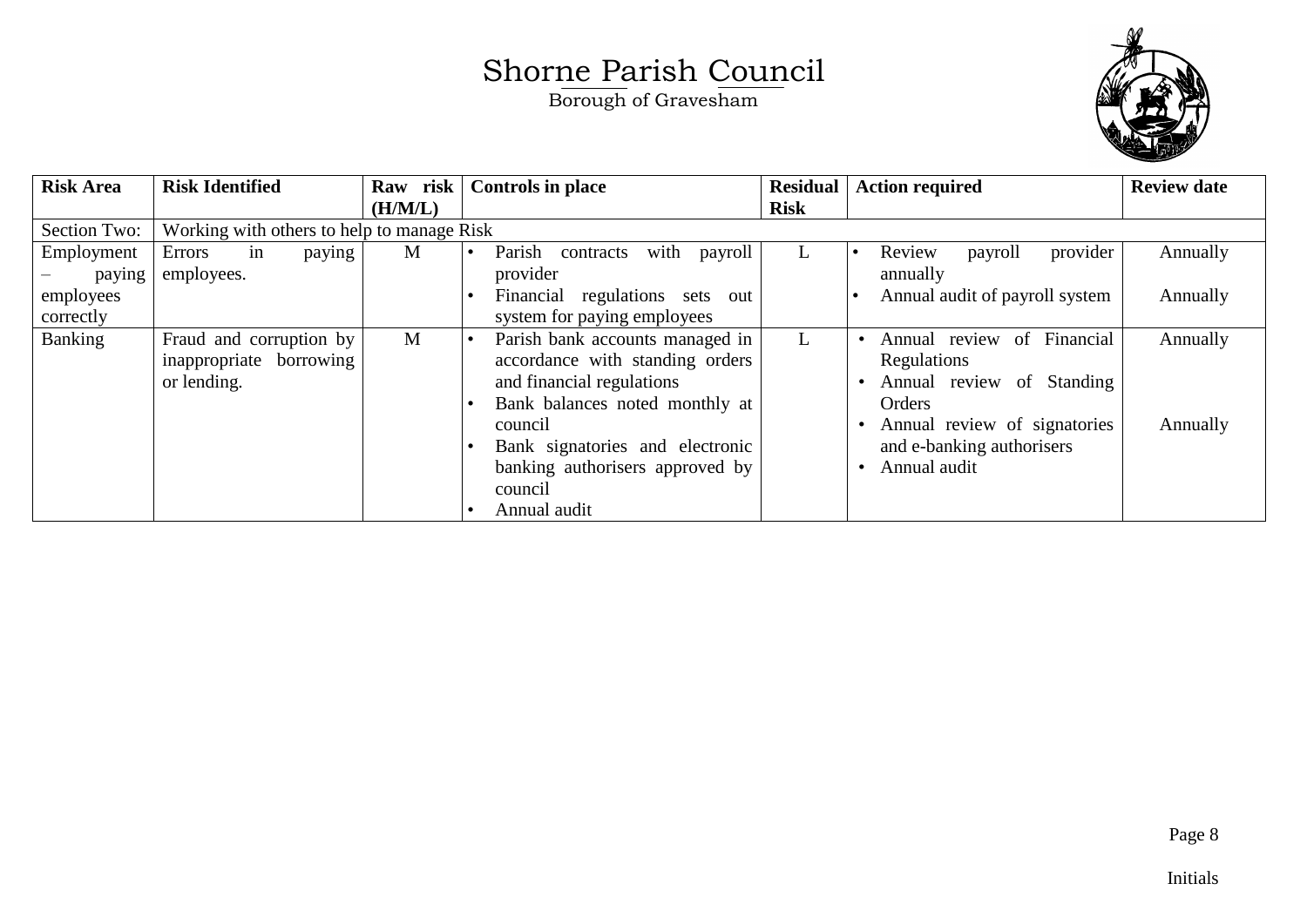

| <b>Risk Area</b> | <b>Risk Identified</b>                     | Raw risk | <b>Controls in place</b>            |             | <b>Residual</b>   Action required | <b>Review date</b> |
|------------------|--------------------------------------------|----------|-------------------------------------|-------------|-----------------------------------|--------------------|
|                  |                                            | (H/M/L)  |                                     | <b>Risk</b> |                                   |                    |
| Section Two:     | Working with others to help to manage Risk |          |                                     |             |                                   |                    |
| Value<br>for     | Fraud or corruption in                     | L.       | follow<br>contracts<br>Award<br>of  |             | contracts for hiring or<br>All    | As required        |
| Money            | the awarding of contracts                  |          | financial<br>standing orders<br>and |             | purchasing of equipment or        |                    |
| requirement      | for hiring or purchase of                  |          | regulations                         |             | services require 3 quotes and     |                    |
|                  | equipment or services                      |          |                                     |             | decision at council               |                    |
|                  | (including professional)                   |          |                                     |             | Annual review of all contracts    | Annually           |
|                  | services such as lawyers,                  |          |                                     |             | held by council (including        |                    |
|                  | accountancy, etc)                          |          |                                     |             | website, cloud, security etc)     |                    |
|                  |                                            |          |                                     |             | Annual audit                      |                    |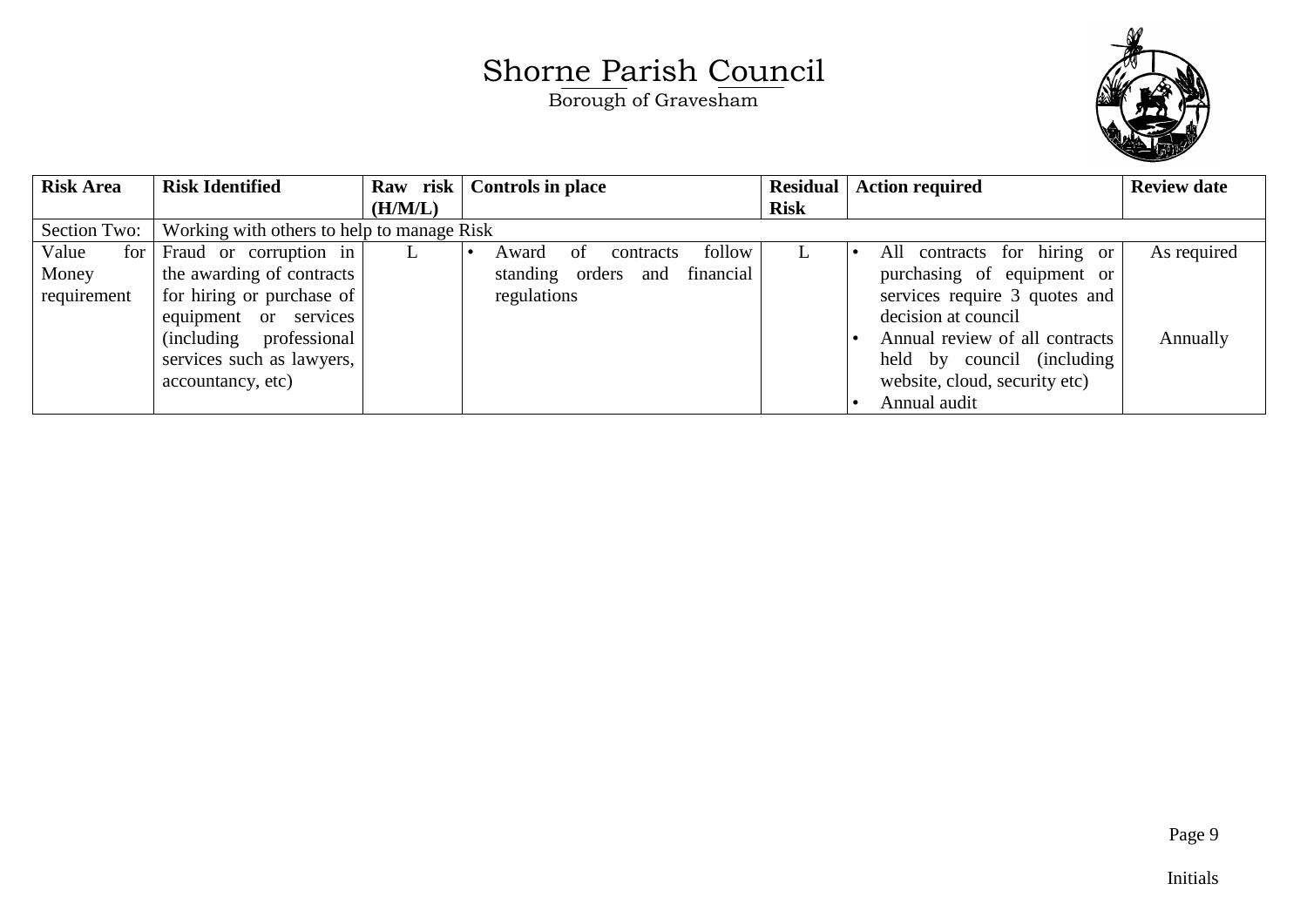Borough of Gravesham



| <b>Risk Area</b>                                             | <b>Risk Identified</b>                                                                                                  | Raw risk<br>(H/M/L) | <b>Controls in place</b>                                                                                                                                                                                   | <b>Residual</b><br><b>Risk</b> | <b>Action required</b>                                                                                                                                                                                   | <b>Review date</b>                         |
|--------------------------------------------------------------|-------------------------------------------------------------------------------------------------------------------------|---------------------|------------------------------------------------------------------------------------------------------------------------------------------------------------------------------------------------------------|--------------------------------|----------------------------------------------------------------------------------------------------------------------------------------------------------------------------------------------------------|--------------------------------------------|
| Section<br>Three:                                            | <b>Self Managed Risk</b>                                                                                                |                     |                                                                                                                                                                                                            |                                |                                                                                                                                                                                                          |                                            |
| Financial<br>records                                         | of<br>of<br>control<br>Loss<br>of<br>loss<br>finances:<br>records                                                       | H                   | In compliance with Standing Orders<br>$\bullet$<br>and Financial Regulations, Finance<br>Reports are produced monthly and<br>actual v budget figures produced<br>monthly.<br>Files backed up on the Cloud. | L                              | Monthly<br>finance<br>reports<br>reviewed at council<br>Monthly review of budget v<br>actual at Finance Committee<br>Annual audit of systems<br>Annual review of the contract<br>for our back-up systems | Monthly<br>Monthly<br>Annually<br>Annually |
| <b>Business</b><br>activities                                | <b>Breach</b><br>of<br>legal<br>powers of councils                                                                      | L                   | Parish<br>business<br>has<br>current<br>no<br>$\bullet$<br>activities.                                                                                                                                     | $\mathbf{L}$                   | business<br>If<br>considering<br>activities to source<br>advice<br>from KALC and other councils<br>have experience<br>who<br>of<br>similar activities.                                                   | Ongoing                                    |
| Employment<br>law<br>and<br>Inland<br>Revenue<br>regulations | <b>Breach</b><br>of<br>legal<br>requirements<br>regarding payment of<br>employer's tax and<br><b>National Insurance</b> | M                   | Use of Payroll contractor<br>$\bullet$<br>Clerk and appropriate councillors<br>trained in council finance<br>Annual audit<br>$\bullet$                                                                     | $\mathbf{L}$                   | Advice sought from KALC if<br>required<br>Periodic review of Clerk and<br>councillor training needs when<br>there is a new appointment or<br>change in legal requirements.<br>Annual audit               | As required<br>As required<br>Annually     |
| <b>VAT</b>                                                   | Not meeting HMRC<br>regulations                                                                                         | M                   | Clerk trained in VAT regulations for<br>$\bullet$<br>councils<br>Payments/reconciled<br>monthly<br>on<br>basis<br>Annual audit<br>$\bullet$                                                                | $\mathbf{L}$                   | Advice a sought as required<br>from HMRC<br>Annual audit                                                                                                                                                 | As required<br>Annually                    |

Page 10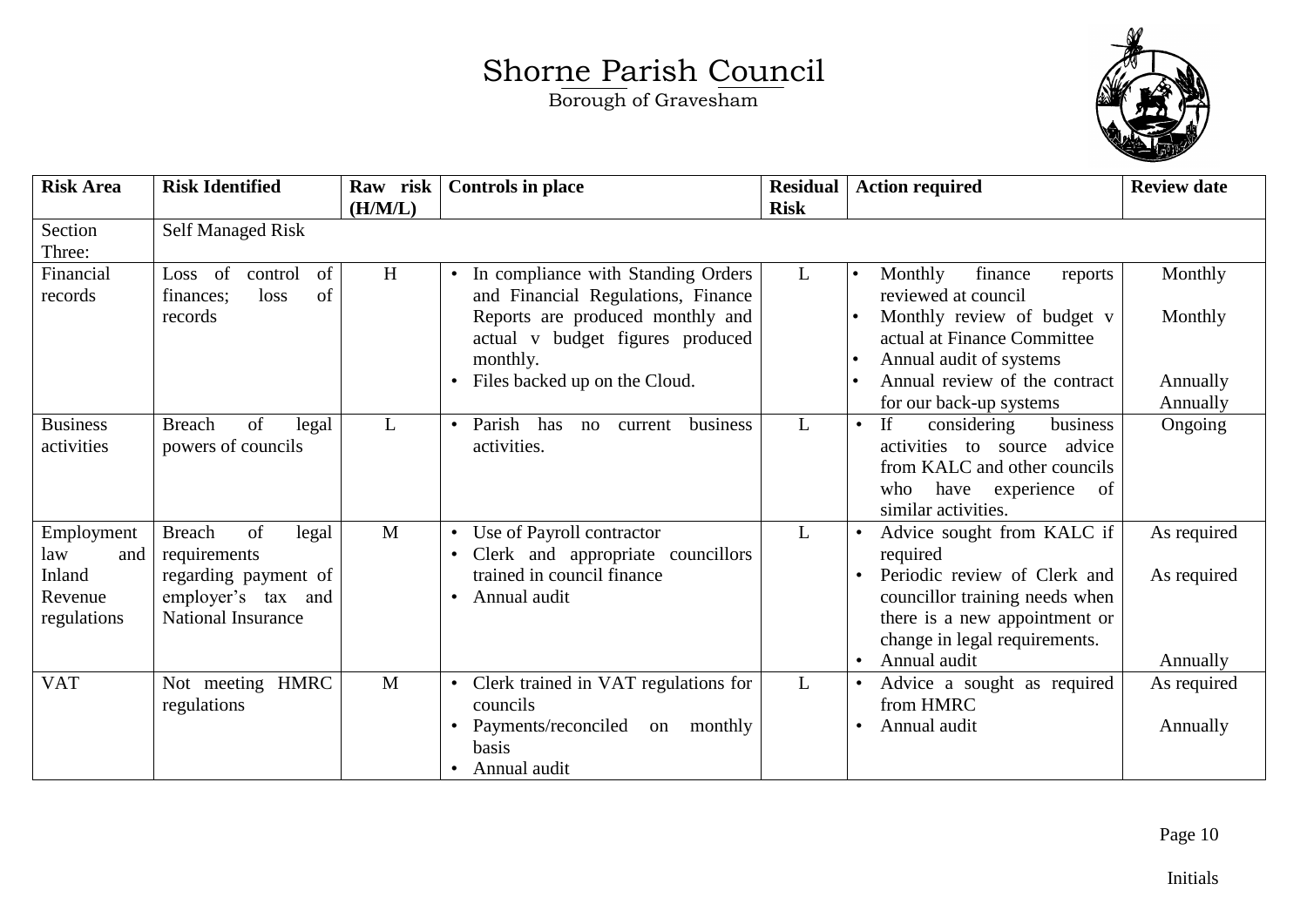

| <b>Risk Area</b>                               | <b>Risk Identified</b>                                                                                            | Raw risk<br>(H/M/L) | <b>Controls in place</b>                                                                                                                                                                                                                                                                                                                     | <b>Residual</b><br><b>Risk</b> | <b>Action required</b>                                                                                                                                                                                                                                                                                                                                                                       | <b>Review date</b>                                       |
|------------------------------------------------|-------------------------------------------------------------------------------------------------------------------|---------------------|----------------------------------------------------------------------------------------------------------------------------------------------------------------------------------------------------------------------------------------------------------------------------------------------------------------------------------------------|--------------------------------|----------------------------------------------------------------------------------------------------------------------------------------------------------------------------------------------------------------------------------------------------------------------------------------------------------------------------------------------------------------------------------------------|----------------------------------------------------------|
| Section<br>Three:                              | <b>Self Managed Risk</b>                                                                                          |                     |                                                                                                                                                                                                                                                                                                                                              |                                |                                                                                                                                                                                                                                                                                                                                                                                              |                                                          |
| Annual<br>$prec$ ept $\sqrt$<br><b>Budgets</b> | Failure<br>to<br>set<br>and<br>manage<br>precept<br>regulated;<br>income as<br>spending<br>not<br>as<br>budgeted. | $\mathbf{M}$        | Compliance with Standing Orders<br>$\bullet$<br>and Financial Regulations<br>reviewed<br>Budget<br>and<br>agreed<br>annually, informed<br>by previous<br>years' spending<br>Clerk and appropriate councillors<br>trained in council finance<br>Budget published on parish website<br>Annual accounts published on parish<br>website annually | L                              | Standing Orders and Financial<br>Regulations<br>reviewed<br>with<br>reference<br>national<br>to<br>recommended<br>templates<br>annually<br>Budget reviewed and agreed<br>Budget published on website<br>Annual audit<br>Annual<br>accounts<br>and<br>statement<br>governance<br>published on website<br>Annual review of Clerk and<br>audit<br>councillor<br>Annual<br>training requirements | Annually<br>Annually<br>Annually<br>Annually<br>Annually |
| Grants                                         | Failure to comply with<br>when<br>funds<br>powers<br>local<br>granted<br>to<br>community bodies                   | $\mathbf{M}$        | All grants based on approved form<br>with supporting information<br>All<br>considered<br>grants<br>and<br>approved/denied<br>by<br>council,<br>specifying which power the parish is<br>applying<br>Annual audit                                                                                                                              | L                              | Annual review of the Grant<br>forms<br>Review Clerk and councillor<br>training to ensure powers are<br>well understood<br>Access advice from KALC<br>when needed<br>• Annual audit                                                                                                                                                                                                           | Annual<br>As required<br>As required<br>Annually         |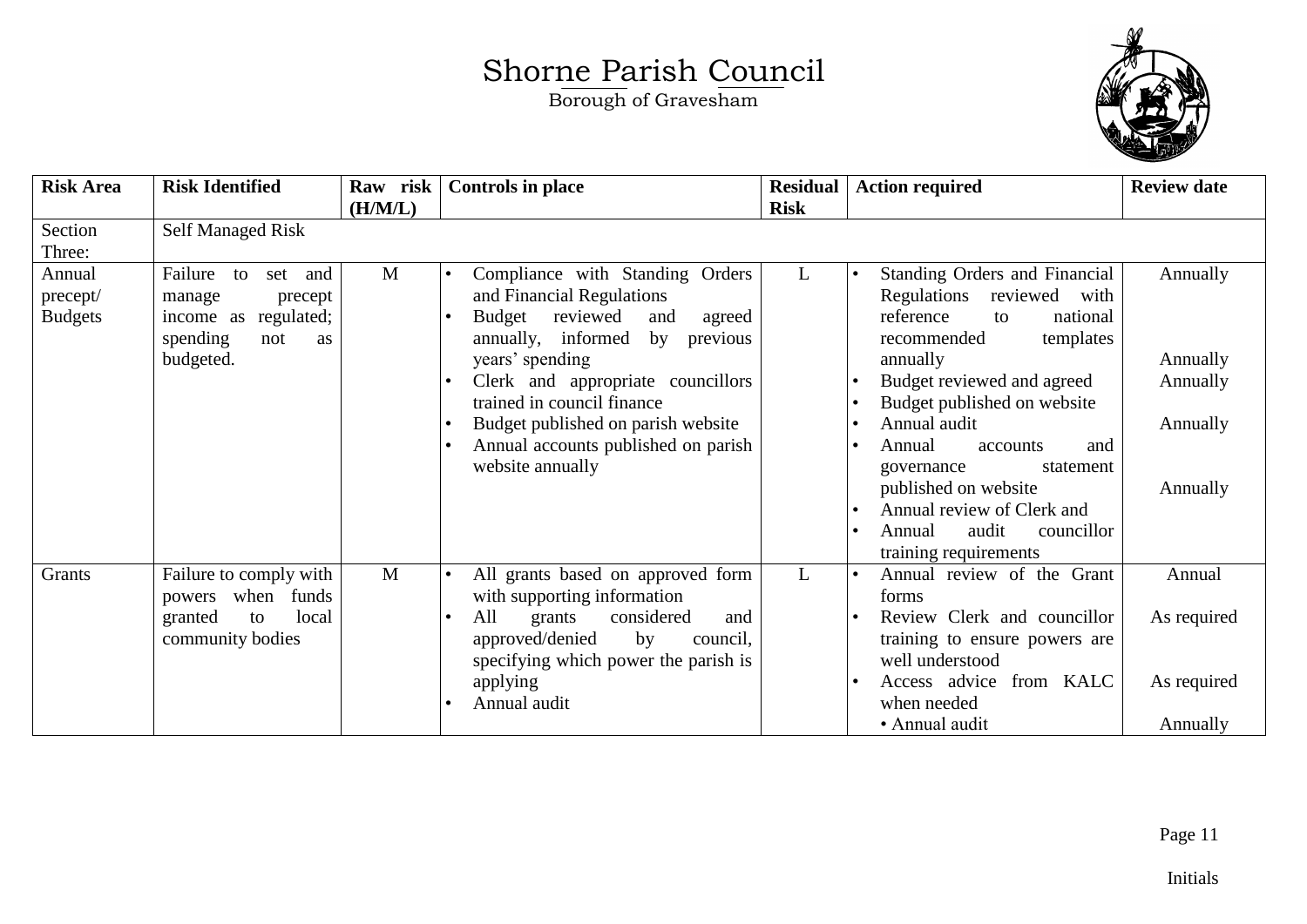Borough of Gravesham



| <b>Risk Area</b>     | <b>Risk Identified</b>                                                                                                      | Raw risk<br>(H/M/L) | <b>Controls in place</b>                                                                                                                    | <b>Residual</b><br><b>Risk</b> | <b>Action required</b>                                                                                                                                                                                                                       | <b>Review date</b>               |
|----------------------|-----------------------------------------------------------------------------------------------------------------------------|---------------------|---------------------------------------------------------------------------------------------------------------------------------------------|--------------------------------|----------------------------------------------------------------------------------------------------------------------------------------------------------------------------------------------------------------------------------------------|----------------------------------|
| Section<br>Three:    | <b>Self Managed Risk</b>                                                                                                    |                     |                                                                                                                                             |                                |                                                                                                                                                                                                                                              |                                  |
| Policies             | Failure<br>to<br>meet<br>employment<br>and<br>statutory regulations<br>including GDPR, FOI,<br>Equality, Employment<br>Laws | M                   | Clerk and appropriate councillors<br>trained in key areas<br>Annual audit                                                                   | M                              | Annual review of Clerk and<br>$\bullet$<br>councillor<br>training<br>to<br>ensure<br>sufficient<br>knowledge<br>and<br>expertise in these areas within the<br>council<br>Advice sought from KALC as<br>required<br>Annual audit<br>$\bullet$ | Annually<br>Annually<br>Annually |
| Transparency<br>Code | Failure<br>to<br>meet<br>regulations to be open<br>and transparent                                                          | M                   | Council and Committee agendas,<br>papers and minutes are published in<br>accordance with Standing Orders                                    | L                              | Ensure up to date with legislation<br>through training                                                                                                                                                                                       | Annually                         |
|                      |                                                                                                                             |                     | Each councillor has completed and<br>published a Register of Interests                                                                      |                                | Review and update councillor's<br>Register of Interests annually                                                                                                                                                                             | Annually                         |
|                      |                                                                                                                             |                     | All councillors receive at least basic<br>councillor training, including when<br>declare pecuniary and<br>non-<br>to<br>pecuniary interests |                                | Publish all documents as listed in<br><b>Standing Orders annually</b>                                                                                                                                                                        | Annually                         |
|                      |                                                                                                                             |                     | All<br>required<br>documents<br>are<br>published annually as set out in<br><b>Standing Orders</b>                                           |                                | No later than 3 clear working<br>days prior to the meeting                                                                                                                                                                                   | $On\text{-going}$                |
|                      |                                                                                                                             |                     | Register of Members' Interests, Gifts<br>and Hospitality maintained by Clerk                                                                |                                | Continue to publish minutes<br>within a month of a meeting                                                                                                                                                                                   | On-going                         |
|                      |                                                                                                                             |                     | Annual audit                                                                                                                                |                                | • Annual audit                                                                                                                                                                                                                               | Annually                         |

Page 12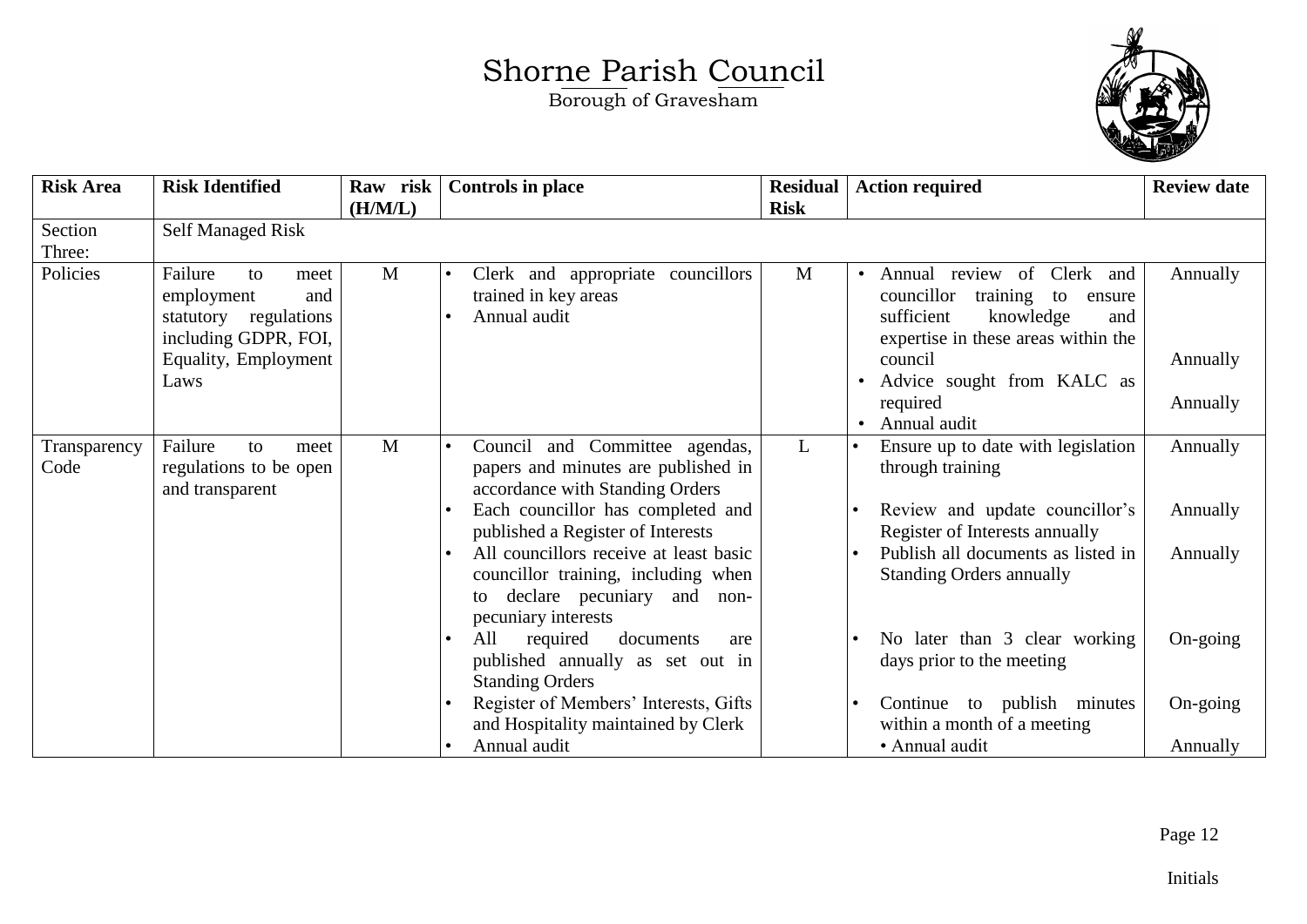

| <b>Risk Area</b>            | <b>Risk Identified</b>         | Raw risk<br>(H/M/L) | <b>Controls in place</b>                                                                                                                                                                                                                                                                                     | <b>Residual</b><br><b>Risk</b> | <b>Action required</b>                                                                                                                                                                                                                                                                                            | <b>Review date</b>           |
|-----------------------------|--------------------------------|---------------------|--------------------------------------------------------------------------------------------------------------------------------------------------------------------------------------------------------------------------------------------------------------------------------------------------------------|--------------------------------|-------------------------------------------------------------------------------------------------------------------------------------------------------------------------------------------------------------------------------------------------------------------------------------------------------------------|------------------------------|
| Section<br>Three:           | <b>Self Managed Risk</b>       |                     |                                                                                                                                                                                                                                                                                                              |                                |                                                                                                                                                                                                                                                                                                                   |                              |
| Electronic<br>data security | Data being stolen or<br>hacked | H                   | Firewalls on office equipment •<br>Firewall on Clerk's laptop to block<br>attacks<br>Anti-virus and malware protection<br>installed (MacAfee)<br>Laptop is password protected<br>Data is backed up securely in the<br>Cloud<br>Registered with ICO<br>Website meets<br><b>GDPR</b><br>current<br>legislation | L                              | Laptop passwords should be<br>changed<br>annually,<br>with<br>sufficient password strength<br>Password is not documented<br>accredited<br>(consider)<br>an<br>Password<br>Management<br>application)                                                                                                              | Annually                     |
| IT equipment                | Clerk's IT equipment<br>fails  | H                   | Back-up of data is secured in Cloud<br>offsite<br>hardware<br>and software<br>Laptop<br>lifecycle<br>monitored<br>to<br>ensure<br>replacement in timely manner                                                                                                                                               | $\mathbf{L}$                   | Ensure all valuable data is<br>being backed up and ensure<br>access is available to other<br>nominated members of the<br>council.<br>Perform monthly health checks<br>and other IT<br>laptop<br>on<br>equipment<br>Ensure laptop software is<br>updated in a timely way (office<br>suite, any packages relied on) | Weekly<br>Monthly<br>Ongoing |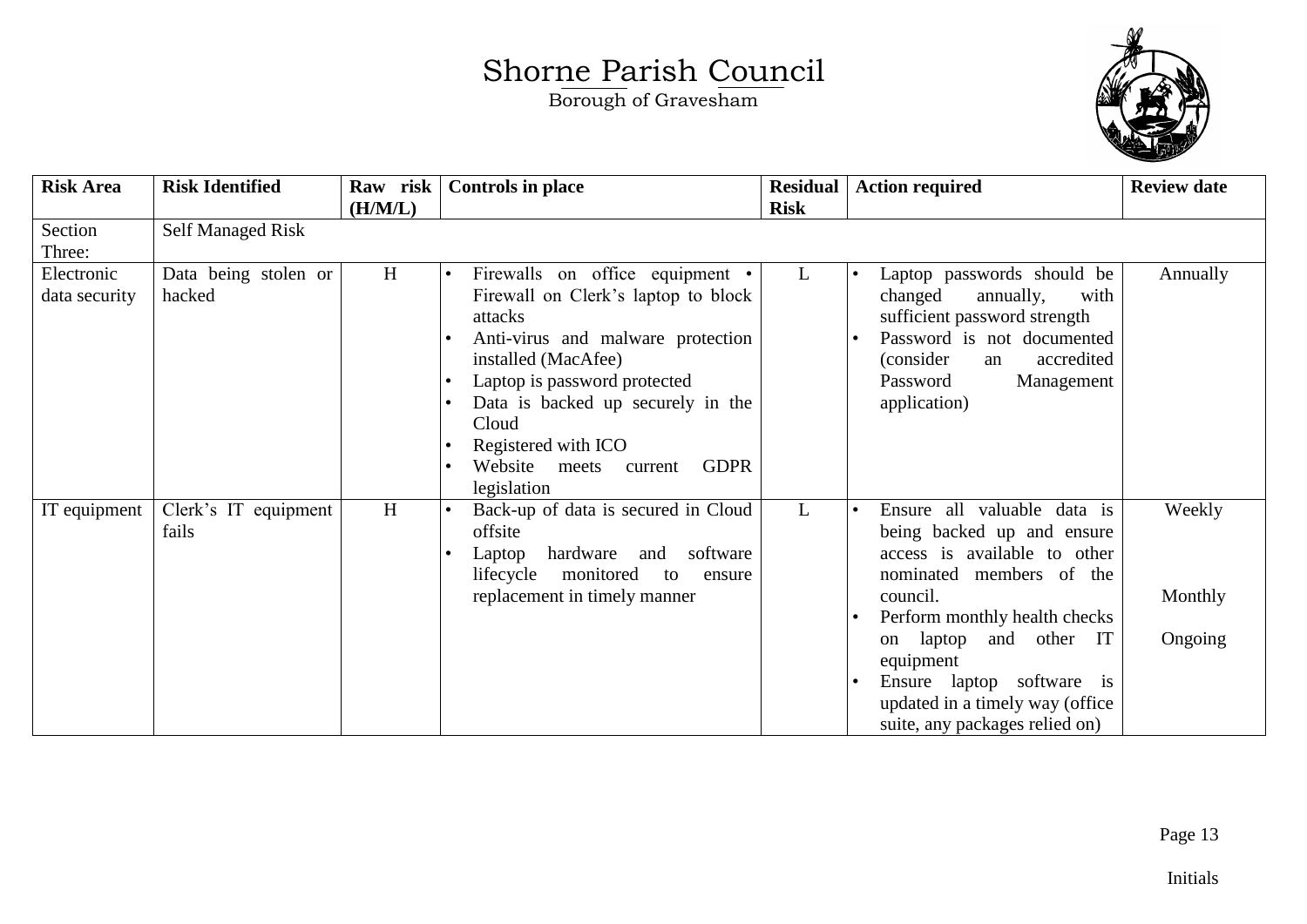

| <b>Risk Area</b>            | <b>Risk Identified</b>                                                                  | Raw risk<br>(H/M/L) | <b>Controls in place</b>                                                                                                                                                                                                                                               | <b>Residual</b><br><b>Risk</b> | <b>Action required</b>                                                                                                     | <b>Review date</b>   |
|-----------------------------|-----------------------------------------------------------------------------------------|---------------------|------------------------------------------------------------------------------------------------------------------------------------------------------------------------------------------------------------------------------------------------------------------------|--------------------------------|----------------------------------------------------------------------------------------------------------------------------|----------------------|
| Section<br>Three:           | <b>Self Managed Risk</b>                                                                |                     |                                                                                                                                                                                                                                                                        |                                |                                                                                                                            |                      |
| Electronic<br>data Storage  | Loss of data                                                                            | H                   | Persistent (continuous) back-up into<br>$\bullet$<br>the Cloud (data storage in 2 places to<br>mitigate loss of $1$ )<br>Files stored by Parish councillors must<br>be kept separate from any domestic<br>file storage.                                                | $\mathbf{L}$                   | Annual subscription<br>Files should be kept on a<br>separate password protected<br>storage system                          | Annually<br>Annually |
| Electronic<br>data security | Email<br>accounts<br>compromised                                                        | H                   | Parish council email accounts must be<br>used for all Parish council business.                                                                                                                                                                                         | $\mathbf{L}$                   | business<br>For<br>any council<br>$\bullet$<br>Parish councillors must use<br>Parish council<br>their<br>email<br>address. | Annually             |
| Reputation                  | Parish is subject of<br>negative<br>publicity<br>due<br>to<br>poor                      | $\mathbf{M}$        | Decision making and transparency<br>compliant with Standing Orders,<br>Financial Regulations and statutory                                                                                                                                                             | $\mathbf{L}$                   | review<br>of<br>Annual<br>communications<br>social<br>and<br>media policies                                                | Annually             |
|                             | decisions;<br>poor<br>of<br>transparency<br>actions; or negative<br>social media/press. |                     | requirements<br>Meetings held in public and topical<br>public meetings held to engage with<br>residents and hear views                                                                                                                                                 |                                | Annual review of Standing<br>Orders<br>Financial<br>and<br>Regulations<br>and<br>our<br>compliance                         | Annually             |
|                             |                                                                                         |                     | Communications and social media<br>policies in place to ensure appropriate<br>interaction with social media and press<br>Annual Parish Meeting to be held<br>$\bullet$<br>where all residents can come and ask<br>questions and have their say on topics<br>or issues. |                                | Annual Parish Meeting to take<br>place                                                                                     | Annually             |